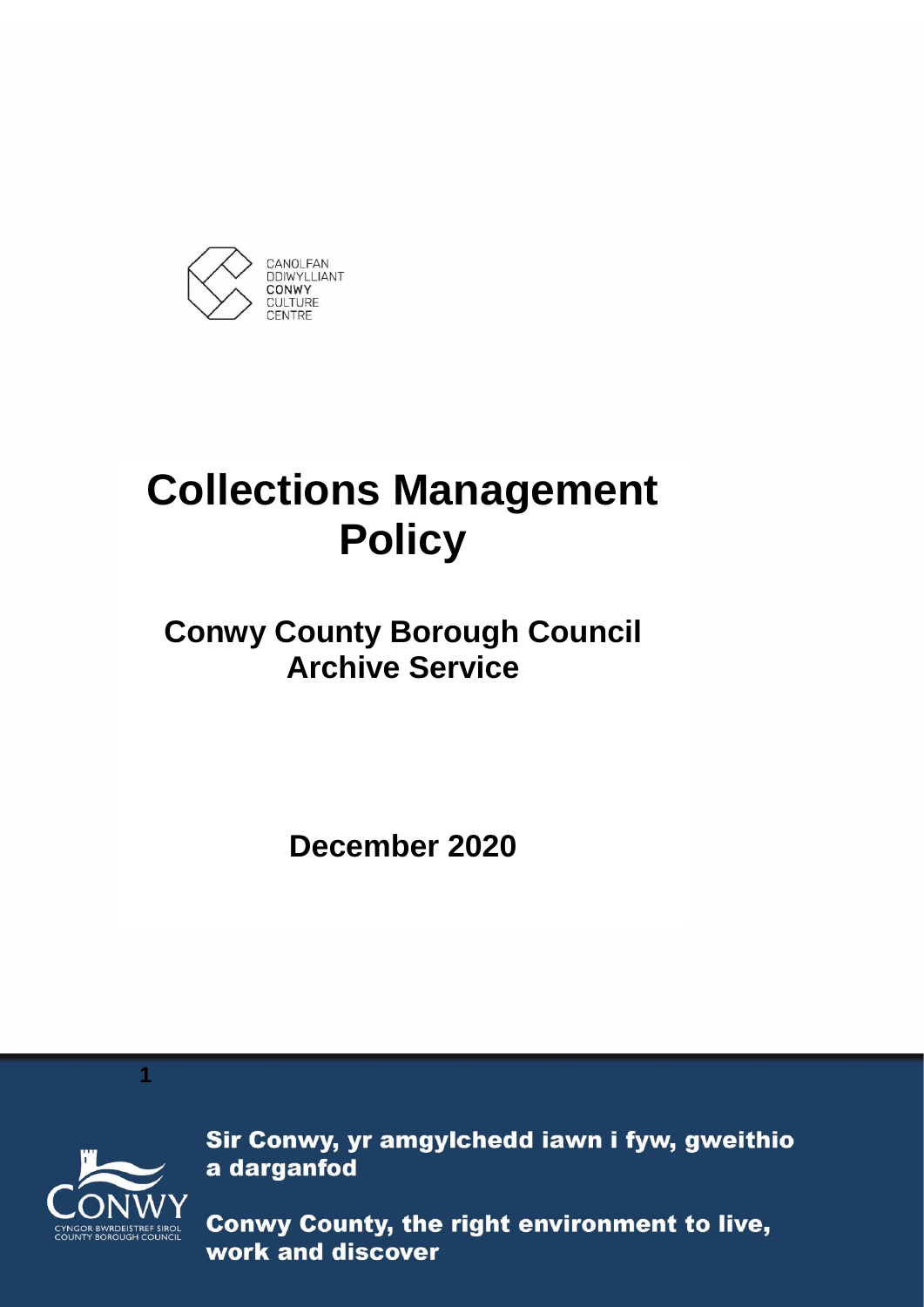### **1) Collections Management Policy**

The Repository:

This policy relates to Conwy Archive Service, Conwy Culture Centre

Conwy Archive is part of the Culture and Information section of Conwy County Borough Council. It is the only public archive service in Conwy County Borough. Its purpose is the collection and preservation of documents of historical significance relating to the County Borough in order to make them publicly accessible to all. Its activities support Conwy County Borough Council's Corporate Plan (2017-2022), particularly the priority area of:

- People in Conwy are educated and skilled
- People in Conwy live in a county where heritage, culture and the Welsh language thrive

#### Status of the Repository:

Conwy Archive seeks to abide by all relevant archive and records legislation, including but not limited to:

- Public Records Act, 1958
- Sections 224-229 of the Local Government Act, 1972
- Section 60 of the Local Government (Wales) Act, 1994
- Data Protection Act, 2018
- Freedom of Information Act, 2000
- $\bullet$  BS 4971:2017

The Lord Chancellor appoints Conwy Archive as a place of deposit for particular classes of Public Records under the Public Records Act, 1958. These include records of Courts of Petty Sessions / Magistrates Courts, hospitals, and bodies such as the Board of Trade and the Ministry of Agriculture, Fisheries and Food.

The Representative Body of the Church in Wales designates it in respect of parish and parochial records relating to the Deaneries of Arllechwedd (Diocese of Bangor) and Llanrwst and Rhos (Diocese of St Asaph).

This policy should be viewed alongside the following: Digital Preservation Policy Access Policy

This policy covers the following key areas of Collections Management:

- 1) Collections Development
- 2) Collections Information
- 3) Collections Care and Conservation

## **1) Collections Development Policy**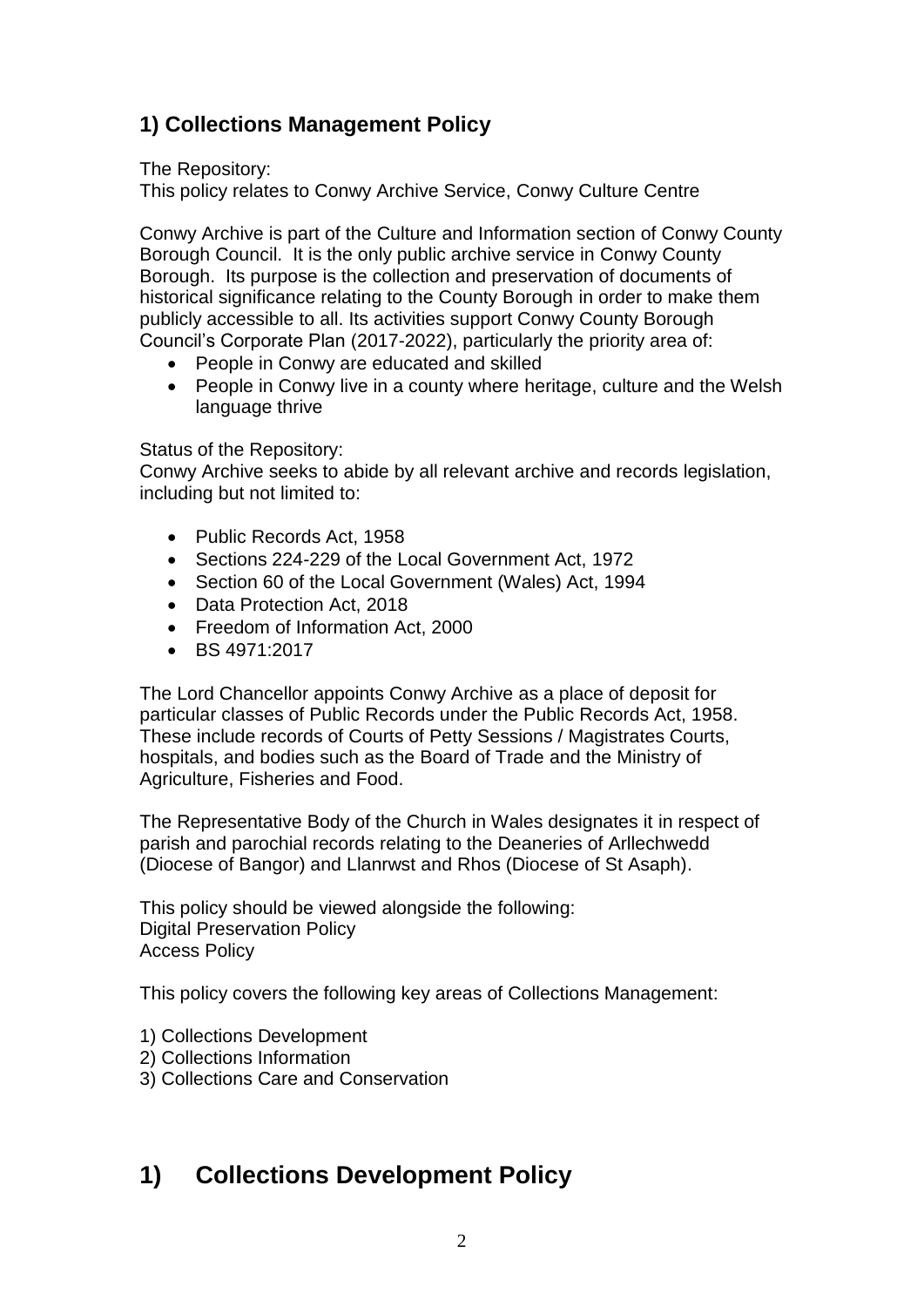#### **1.1 Acquisition**

Conwy Archive will acquire, preserve and make publicly accessible records of any date, medium or format that have been assessed as relevant to Conwy County Borough Council and worthy of permanent preservation and are within the means to do so, including:

- Official records of Conwy County Borough Council itself and its predecessor local government authorities
- Other local government authorities and statutory bodies operating within Conwy
- The National Archives approved classes of record
- Ecclesiastical records of the Church in Wales Deaneries of Arllechwedd and Rhos and Llanrwst, or their successors
- Records of Nonconformist Chapels and Circuits
- Records of societies, organisations, estates, businesses, families and individuals.

Conwy Archive will seek to acquire records that objectively reflect all aspects of the County Borough's past and present, without bias of any kind.

It will acquire records of its parent body by transfer from services of Conwy County Borough Council through the Modern Records Service, via the Corporate EDM or any other approved method, per agreed retention schedules, and, from any other source, by donation, deposit or, exceptionally, for documents of outstanding significance to the history of the County, by purchase.

Conwy Archive will acquire material relevant to the history of Conwy County Borough (i.e. the four authorities that were merged in 1996 to create Conwy County Borough Council, Aberconwy, Colwyn and parts of Clwyd and Gwynedd, and prior to 1974, those parts of the historic counties of Caernarfonshire and Denbighshire which now fall under Conwy's administration). It will also acquire material of other geographical areas if the dispersal of such material detracts from the understanding of the collection as a whole or of the history of the County Borough.

It will liaise with the Archive Services of neighbouring local authorities to ensure that there are no conflicts of interest in its Collection Policy. It will liaise with other sections of Conwy County Borough Council that have a heritage remit, primarily the Museum Service, to ensure there are no conflicts of interest.

It will liaise with other sections of Conwy Borough Council to create awareness of our role and to help identify other records of cultural value.

Conwy Archive Service encourages good relationships with depositors and donors of archives. We welcome all relevant information regarding a collection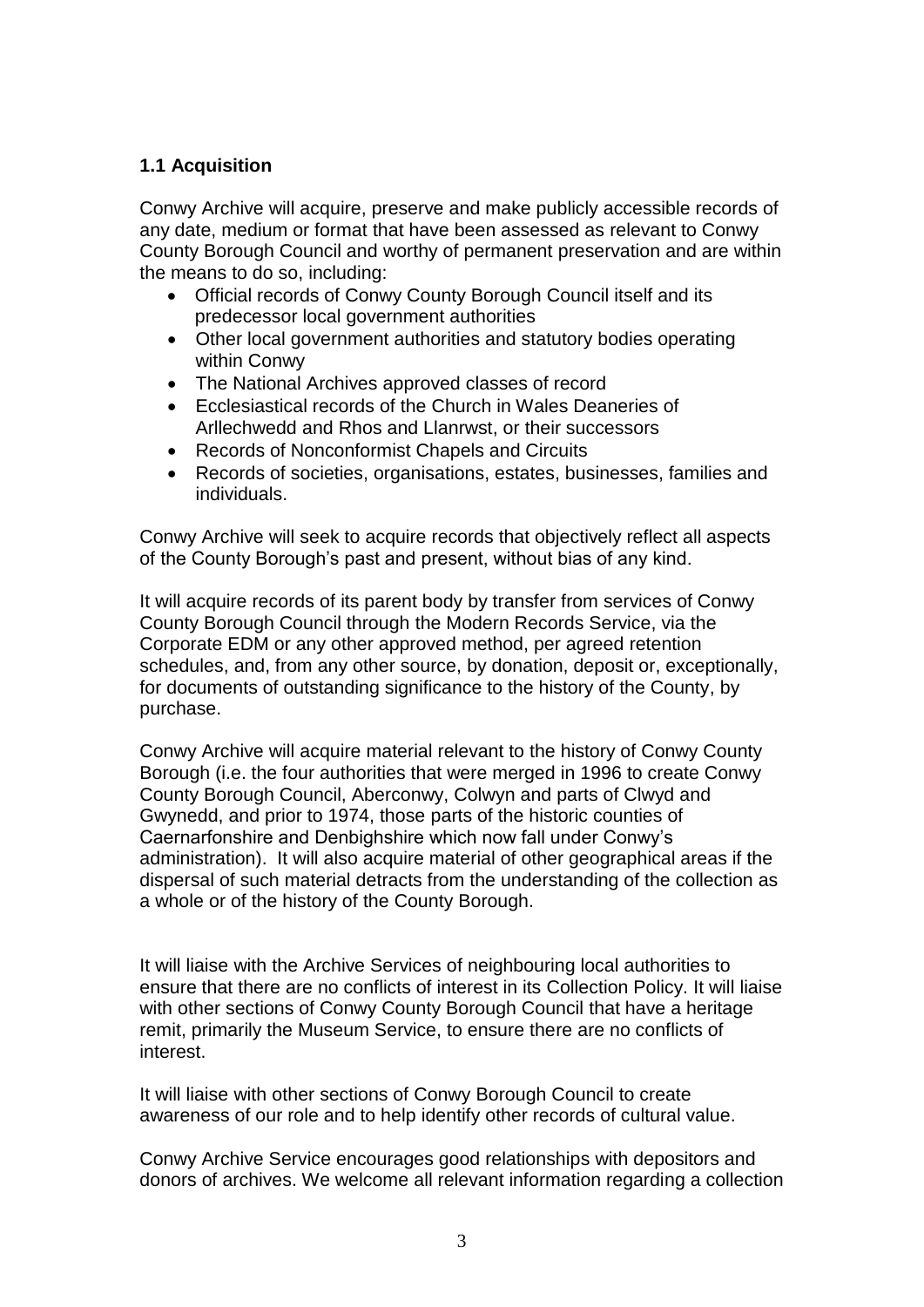that owners can supply at the point of accession in order to establish provenance, collection context and content, ownership, and copyright. The ownership status of a number of smaller collections deposited a long time ago is unclear because the depositor has not kept in contact or has died.

Specific identification of gaps in the collection, and planning on how it is proposed to fill these gaps, will be contained in the Collections Development Plan.

#### **1.2 Media**

Conwy Archive will not normally acquire records in a format that is beyond its current or planned capability to store, interpret, conserve or make accessible for consultation. Accordingly, it will accept records that are:

- Paper
- Parchment
- Bound volumes
- Engravings and photographs on paper and glass
- Maps, plans and architectural drawings
- Audio-visual material, but excluding original film or sound recordings. Conwy Archive does not have appropriate storage and access facilities for these media but will liaise with the specialist National Screen and Sound Archive on behalf of donors, in order to ensure that the material is stored correctly and that a digital copy is made available for local access
- Digitally-born material, unless on media or a format outside the scope of hardware or software in Conwy Archive's possession.

It will not normally accept artefacts but will direct these to the authority's Museum Service. It will seek to ensure that catalogue entries for both Services cross-reference related material.

#### **1.3 Limitations to Collection Policy**

Only documents which are deemed by the Archivist in charge to be of sufficient quality (i.e. historic importance) for permanent preservation will be accepted.

Documents in poor physical condition requiring conservation treatment beyond the capacity of the Archive Service may not be accepted.

Documents requiring an extensive closure period before they are publicly accessible may not be accepted.

It is a condition of acceptance that records will be available for public access, subject to physical condition allowing production, either immediately or from a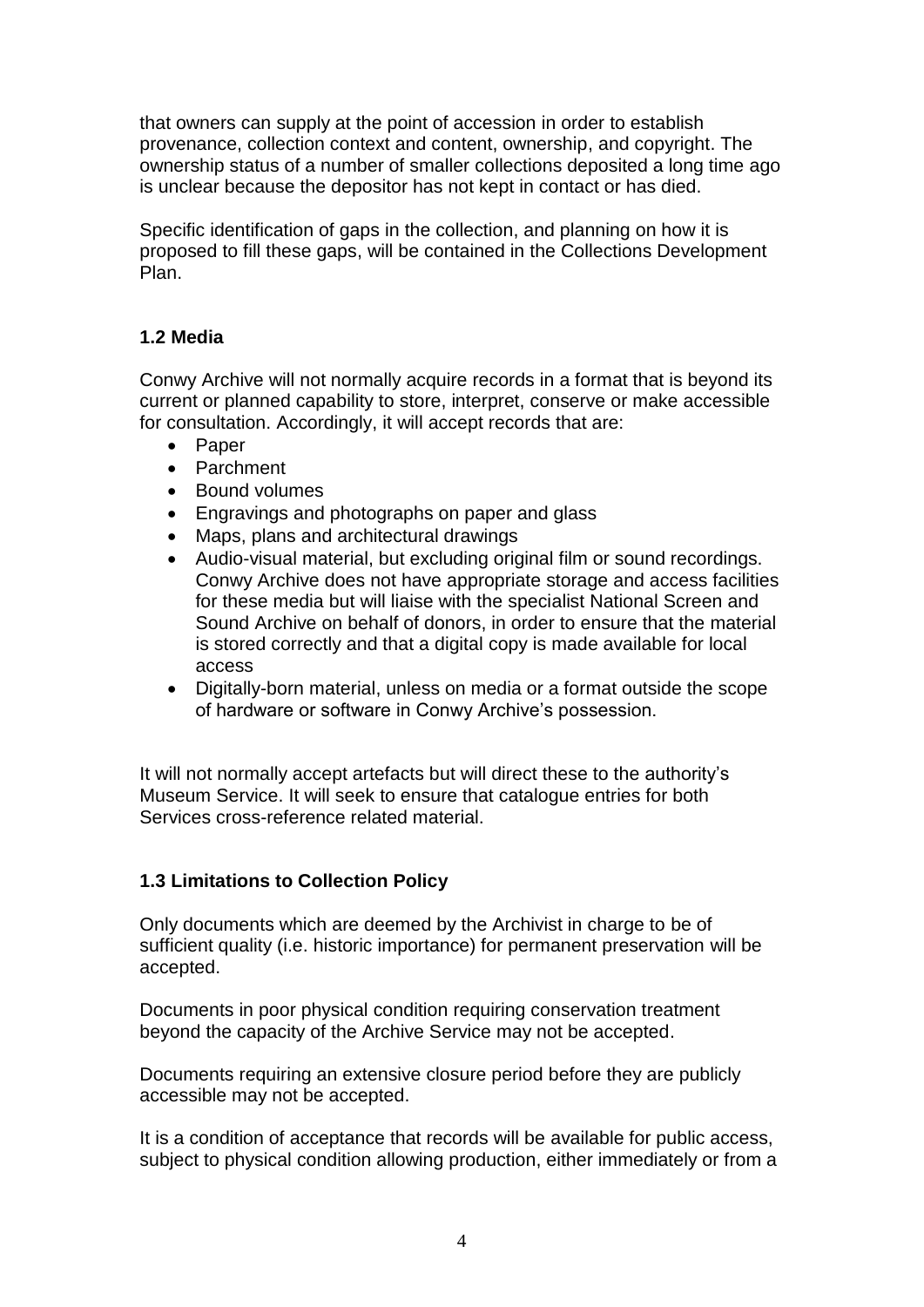specified date, whether by statutory closure period or by agreement with donor or depositor.

Published material is normally outside the scope of our remit, with the exception of relevant local newspapers.

#### **1.4 De-accessioning**

Conwy Archive accepts the principle that there is a strong presumption against the disposal by sale of documents in their ownership.

Records are acquired with the intention of permanent preservation but Conwy Archive reserves the right to review them later (e.g. in the case of duplicates or subsequent accessions of, or relating to, the same organisation or individual).

Conwy Archive reserves the right to return records deemed unsuitable for permanent preservation to depositors, to destroy such records with donors / depositors' approval, or to recommend transfer to a more suitable repository. This intention, if applicable, shall be made clear to donors / depositors at the time of transfer.

#### **1.5 Benchmarking of Collections Development within the collecting community**

The policies of all neighbouring authorities' Archive Services have been reviewed for the purposes of Conwy Archive Service's Collections Development Policy. These authorities are Flintshire, Denbighshire, Anglesey, Wrexham and Gwynedd. This policy has also been written in close consultation with Conwy Museum Service.

# **2) Collections Information Policy**

#### **2.1 Introduction**

Conwy Archive Service recognises that good documentation of its collections, through accessioning and cataloguing, is fundamental to collection management and to good public access.

Maintaining accurate documentation of our archive collections is a central responsibility of Conwy Archive Service. The two types of documentation, namely accessioning information and cataloguing information, are both collected and stored using a specialist archive software system and hard copy backup. For born-digital records, Conwy Archive Service recognises the need for, and will seek to acquire, additional metadata required for the purpose of long-term preservation and access.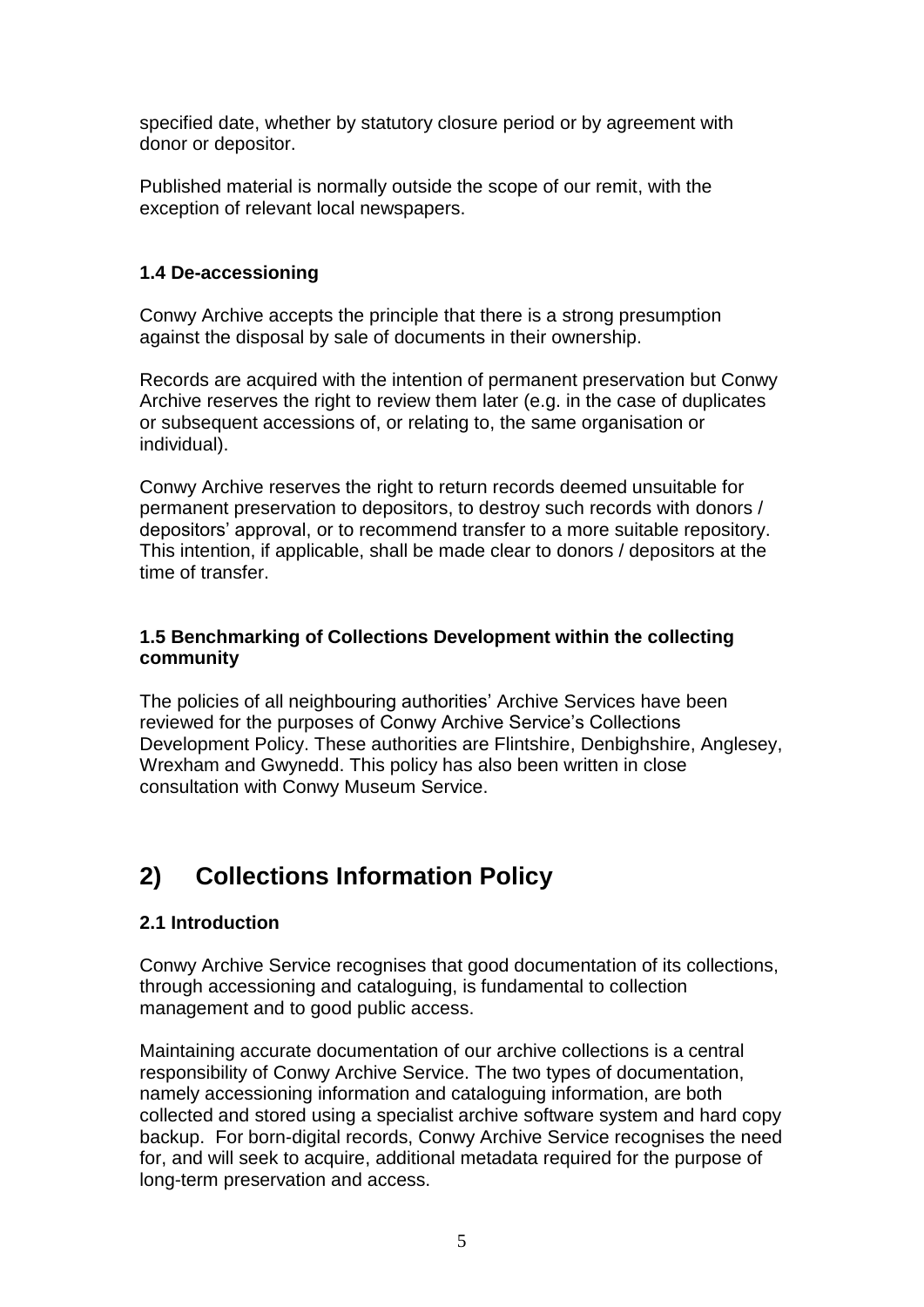Conwy Archive Service works towards meeting common international standards governing the creation of catalogues for archives, both digital and analogue, including but not limited to:

- ISAD(G) (General International Standard Archival Description 2000)
- Dublin Core
- PREMIS (Preservation Metadata: Implementation Strategies)
- EAD (Encoded Archival Description)
- METS (Metadata Encoding and Transmission Standard)

Procedural manuals and workflows are available to guide staff.

#### **2.2 Accessioning**

Recording the provenance of material within Conwy Archive Service's custody is a crucial part of preserving the integrity of Conwy's archival heritage. The Service will accession every donation, loan, purchase and bequest of records in order to achieve this.

The Archive Service uses its database to record the following details for each accession: title, date range, description, any access restrictions, terms of deposit, details of depositor and staff member recording accession. The accession registers are for internal use only. For digitally-born records, additional technical metadata is required.

The CALM database contains brief details of all accessions from the earliest deposit in 1996, but full details of accessions are still being slowly added to CALM and legacy data from hard copy registers is being imported. A hard copy accessions register is also maintained.

A formal receipt for every donation, loan and bequest will be issued, requiring the countersignature of the depositor, donor, or executor / administrator of the estate. A copy of Conwy Archive Service's 'Terms of Deposit' is available as a separate document, and is legally binding.

The unique number assigned to each accession is linked to the full detail of the accession, including depositor or donor's contact details, and associated catalogues. It is not available to the public.

The Appraisal field in CALM records actions relating to the evaluation of the accession for permanent retention, as well as the quantities of any material confidentially disposed of. The Copyright field records any specific information relating to any known intellectual property rights; where there is no information staff are guided by the terms of the Copyright, Designs and Patents Act 1988 and the Copyright and Related Rights Regulations 2003.

Integral to the accessioning process is the management of information relating to the source of the material. This is retained in the Depositors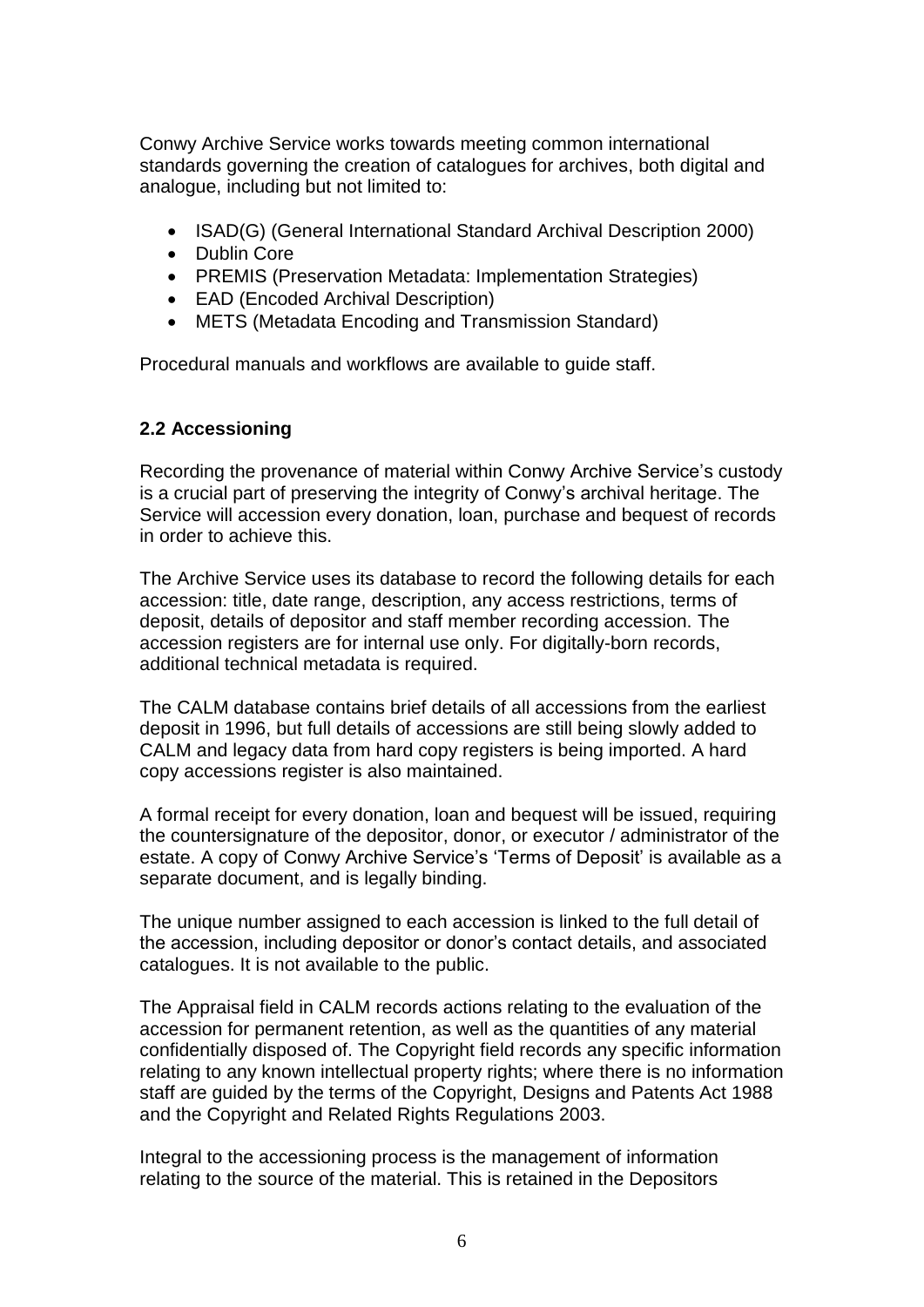database in CALM. Combined with information in the Legal Status field, this supplies the detail needed to authenticate ownership and the legal status of collections held. Historic depositor details are being and will continue to be added to CALM.

#### **2.3 Access**

Cataloguing the material within Conwy Archive Service's custody is essential to enable staff to manage the information retained for permanent preservation within the Archive, and to enable public access as appropriate. Conwy Archive Service coordinates cataloguing through its Collections Information Plan to create new and improved information about the collections in its care.

All new cataloguing conforms to current professional standards, namely the principles and mandatory elements of the General International Standard of Archival Description (ISAD (G)), the minimum requirements for Dublin Core, and the requirements of Conwy Archive Service's CALM database. Older catalogues may not meet these standards, however these catalogues have been identified after an assessment programme and work is ongoing to update them.

Accruals to existing collections are added to the same collection but details of which accrual forms which portion of the collection are available via the accession number for each accrual.

Collection level descriptions are created immediately a new collection is accessioned. Cataloguing is inputted directly into the CALM database. It is then made available on the internet via CalmView, the CALM database public access module. A hard copy print out will also be made available in the search room.

In common with many record offices in the UK, Conwy Archive Service has a small percentage of material which is not catalogued. This material is not easily accessible to the public. Uncatalogued material may make it more difficult for Conwy Archive Service to comply with Data Protection and Freedom of Information legislation.

Cataloguing work as scheduled in the Collections Information Plan created as part of the Conservation Management and Maintenance Plan (CCMP) for the Conwy Culture Centre was completed in full. An updated plan sits within the new edition of the CCMP designed for the 3-year period following the end of the Conwy Culture Centre project.

#### **2.4 Restrictions and closure periods**

Conwy Archive collections include records subject to certain access restrictions or periods during which the records are closed. These are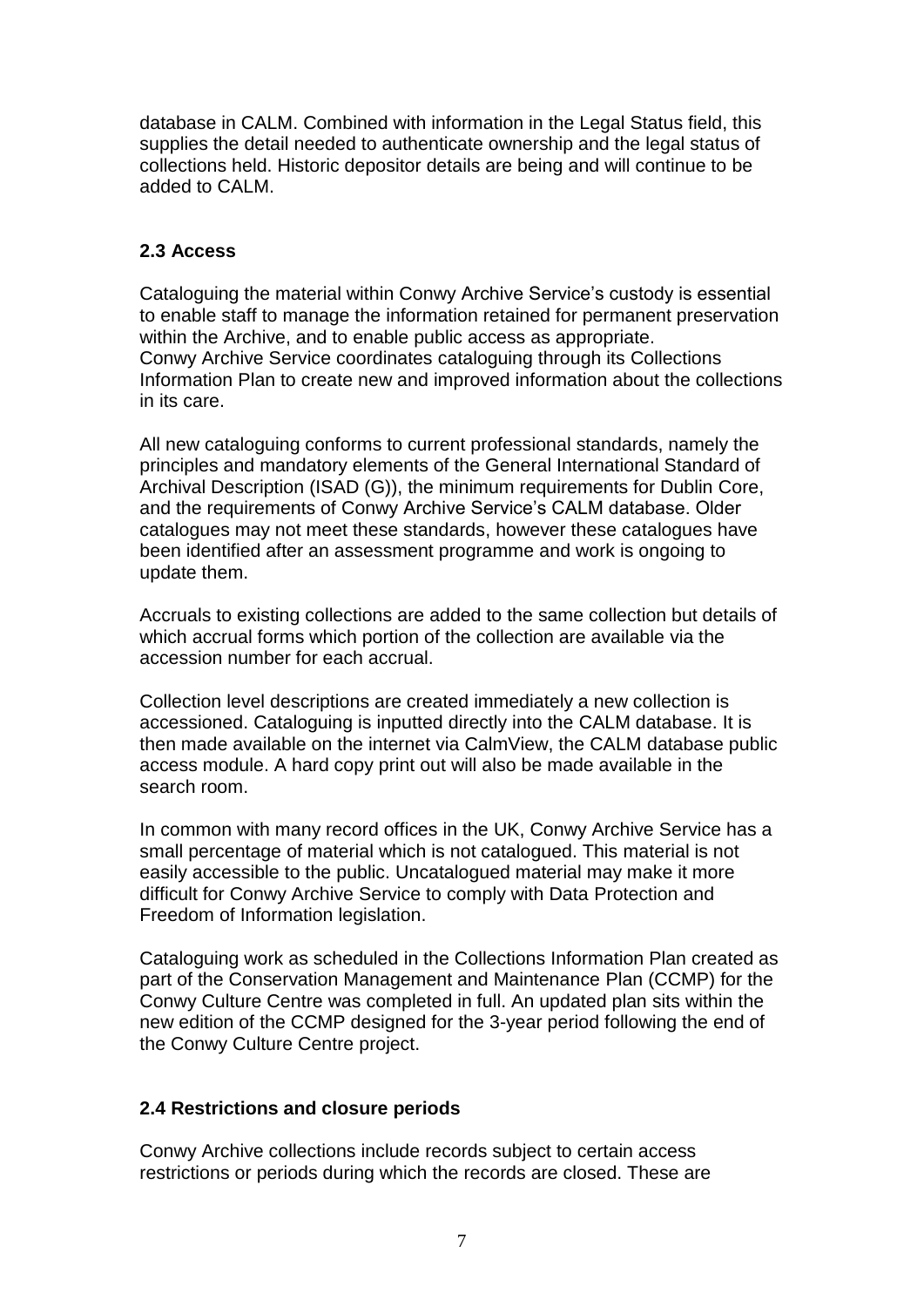determined by Data Protection legislation, record condition, conservation status, advice and guidance from The National Archives and the Information Commissioner's Office, or imposed by the depositor. It is Conwy Archive's policy to mark the CALM catalogue entry and the archival packaging with these restrictions.

#### **2.5 Location and movement control**

Conwy Archive Service aims to maintain up-to-date information on the collections in its care. It uses the Locations database, which is updated as necessary, within CALM to provide locations information. Each archive container is barcoded, with documents and their packaging clearly labelled within. When documents are accessed paper document request slips, containing the details of the document and the user, are used to track the documents being retrieved and returned. Future expansion of the use of barcoding to enhance paperless location control is being considered. In line with our Access Policy, researchers' details and evidence of their visit are recorded through the Archive Card system and strict search room rules apply.

The Archive Service will ensure that information about mislaid or withdrawn records is recorded on the CALM database.

Archive material must not be temporarily removed on loan, for example for exhibition purposes, without a designated document request form being filled in. The person removing material must be supplied with information on the correct handling and care of the material and a return date must be agreed.

# **3) Collections Care and Conservation Policy**

#### **3.1 Introduction**

The purpose of this policy is to state the principles that guide the care and preservation of Conwy Archive's collections. It applies to all materials and all formats, including digital records and surrogates. It incorporates elements of pest control.

Conwy Archive has a responsibility to ensure continuing availability and authenticity of the records that it holds in trust for present and future generations. Given the unique and irreplaceable nature of archives, loss of material is a significant risk to the institution and to Conwy County Borough as a whole. Preservation is the passive protection of a document by the provision of safe packaging, storage, environmental conditions and appropriate access arrangements. All staff are trained in document handling and preservation activities.

#### **3.2 Standards**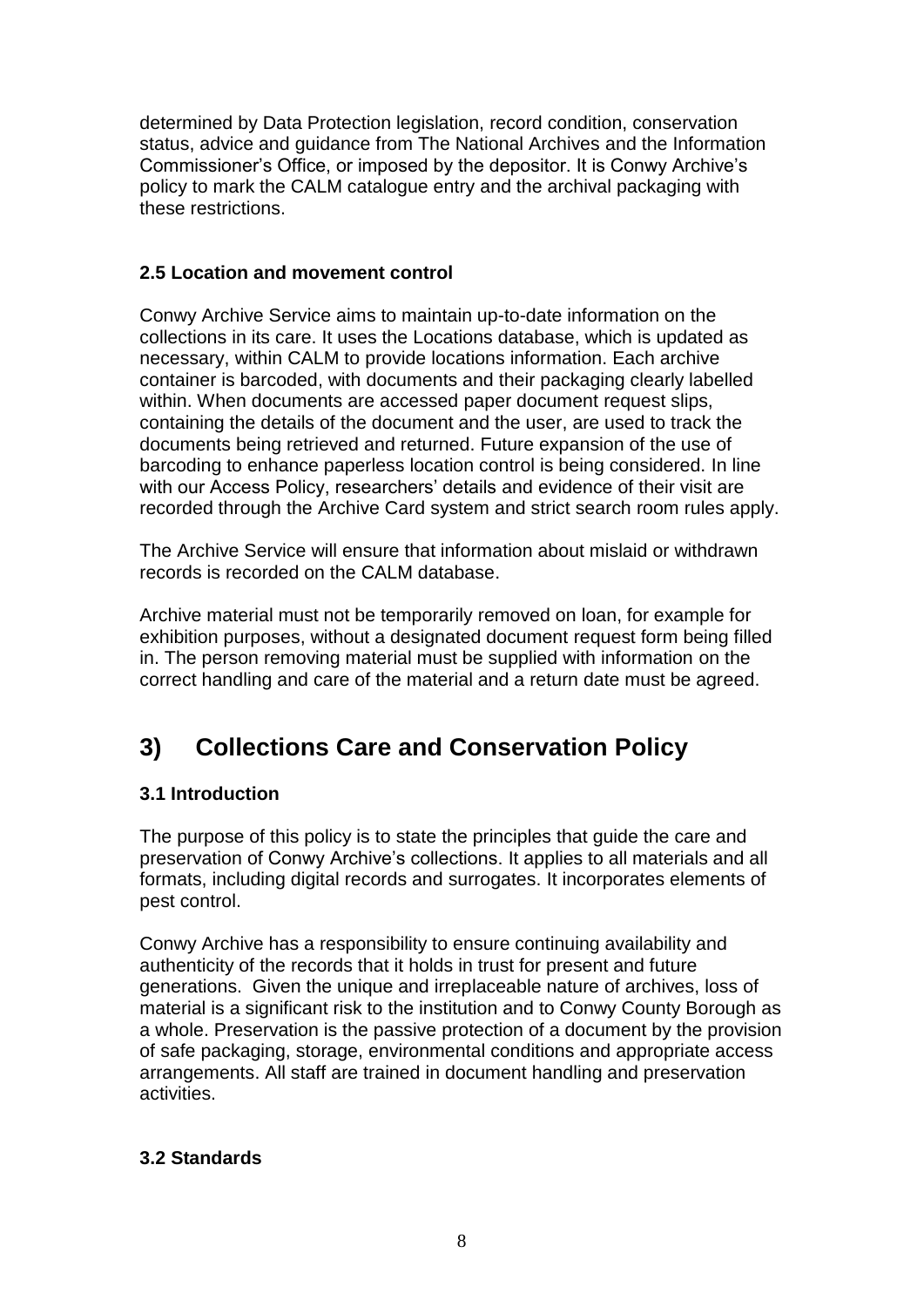The Preservation Policy has been developed in accordance with best practice standards employed by the archive profession, and in particular The National Archives and the British Library. Relevant standards include:

- BS 4971:2017 Conservation and care of archive and library collections
- BS EN 16983:2018 Conservation of Cultural Heritage. Specifications for location, construction and modification of buildings and rooms intended for the storage or use of archive collections
- 'Integrated Pest Management', British Library, 2001
- The European Confederation of Conservators Restorers Organisations (ECCO) Code of Ethics, 2002
- ISO 14721:2012 Space data and information transfer systems Open Archival Information System (OAIS)

#### **3.3 Security**

Conwy Archive Service is housed within a bespoke new building housing several co-located services. The site has an overall site manager. The building is checked regularly and routinely for signs of water ingress, pests, vandalism and structural defects. Once identified, problems are reported to CCBC's Property Repair Service. Fire detection and prevention systems are maintained in line with current standards and are tested and serviced regularly. The building has a high level of security, with security alarms and sensors fitted throughout the building, along with CCTV cameras monitored 24 hours a day. Access fob permissions and designated keys restrict entry to the Archive Service search room and strong room to archive staff only. The back office areas are restricted to Conwy Culture Centre staff only. Visiting staff and contractors are signed in and supervised where appropriate.

#### **3.4 Storage environment**

Conwy Archive understands that of all potential risks to the long-term preservation of physical records, inappropriate storage is one of the most significant.

It seeks to ensure that appropriate and secure strong room accommodation, in conformity with BS 4971:2017, is provided for all its holdings. It moved its collections into purpose-built new accommodation in February 2020.

#### **3.5 Environmental conditions and monitoring**

Data loggers monitor for temperature and relative humidity in container microclimates and these are analysed by conservation specialists at the National Conservation Service on a three-monthly basis. Additionally, while the collections settle into the new building, staff are conducting spot checks of temperature and relative humidity. The strong room also has four humidity, temperature and CO<sub>2</sub> monitors, which communicate with the air handling unit and are connected to the Building Management System (BMS). These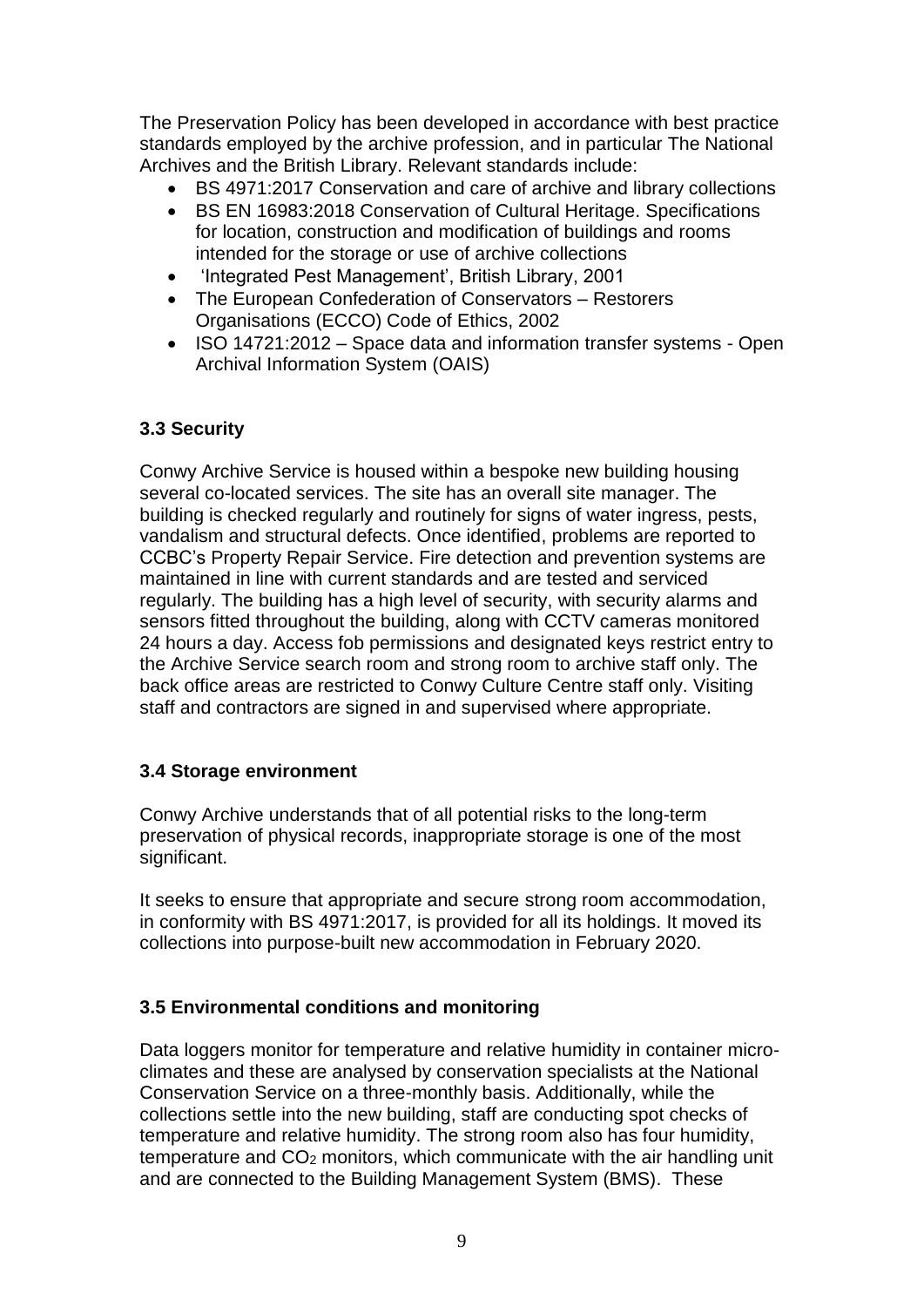sensors take readings every 15 minutes, which allows for environmental patterns and changes to be observed over a period of days. The aim is for the strong room accommodation to be stable within suitable levels of temperature and humidity without frequent artificial intervention. There is also a pest management programme.

In addition, appropriate archival quality storage is provided in the way of conservation-quality packaging and boxes.

Water detection alarms and various insect traps are located around the strong room.

#### **3.6 Accession**

All material is inspected for signs of infestation by insects or mould upon accession. New accessions are, where necessary, placed in isolation for stabilisation and observation. All accessions are in any case held in a separate cleaning room prior to processing. An air bench and suitable Personal Protective Equipment (PPE) is available in the cleaning room to ensure documents can be cleaned appropriately and safely.

#### **3.7 Access (handling)**

Documents are made accessible to staff and searchers under controlled and supervised conditions in a search room. The search room has blinds and UV filters on the windows to prevent light damage. All visitors to the Archive are made aware of search room rules, which include guidance on handling documents. Pencils, unbleached cotton gloves, book support cushions and archival document weights are provided, and staff are trained to be vigilant and ready to give advice.

#### **3.8 Access (reprographics, surrogates, and exhibitions)**

Staff take great care before making a copy of an archival item. Since moving into our new location we no longer photocopy material while members of the public are on site; staff instead carry out digital reprographics (photography and scanning).

The Service seeks to digitise collections where appropriate in order to enhance access and to further protect the originals. Where available, surrogates in the form of microforms, paper or digital copies are made available for public consultation in preference to original documents.

Archive collections are only placed on exhibition on a temporary basis. If a depositor requests temporary withdrawal of an item for his or her own outreach purposes advice is given on care of the document while it is outside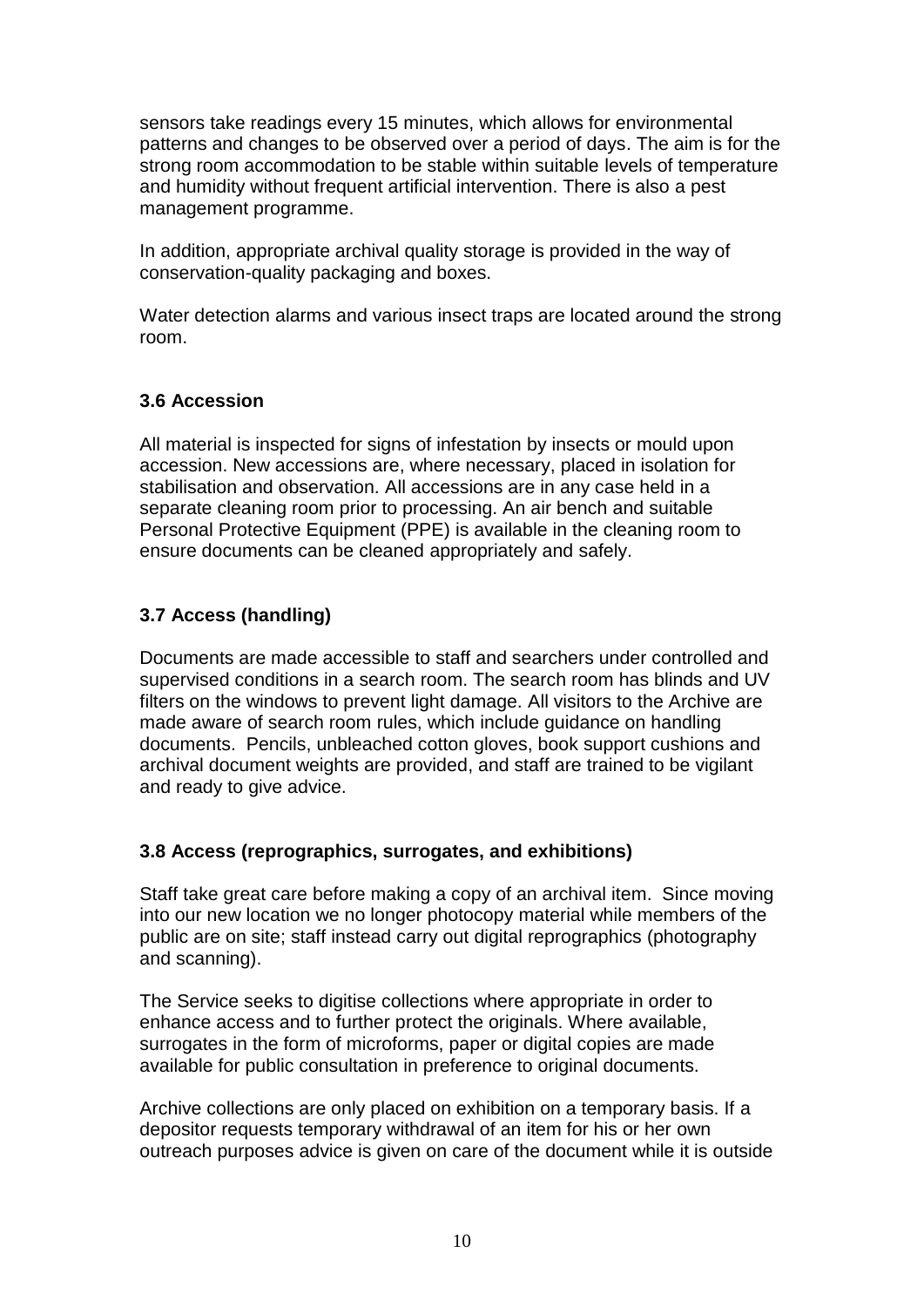our custody. No archive items will be on long-term display at Conwy Culture Centre; a reproduction will be sought for this purpose.

#### **3.9 Disaster preparedness**

Conwy Archive has an Emergency Plan that has been recently created as an integrated plan for the Conwy Culture Centre following the Service's move. This is reviewed and updated regularly. Staff have designated roles within the plan, with deputies also assigned for resilience. Disaster kits containing salvage and emergency response materials are kept in an easily accessible location, as recorded within the plan. Conwy Archive subscribes as a Priority User to Harwell Document Recovery Service. Practical training for all staff in responding to disaster situations is provided periodically.

#### **3.10 Conservation**

Conservation is the active protection of a document by physical or chemical treatment, to prevent further deterioration.

Conwy Archive currently contracts out conservation work to appropriately qualified and experienced Conservation Services. Suspect or damaged material is noted and referred to the conservator for advice and treatment based on priority. A Conservation Log is kept for the purpose of recording all conservation needs and actions carried out. All conservation treatments carried out comply with The European Confederation of Conservators – Restorers Organisations (ECCO) Code of Ethics, 2002.

#### **3.11 Digital Preservation**

Conwy Archive will support and implement recommendations for the care and migration of born-digital documents through its activities with the Modern Records Management Service and other appropriate Conwy services.

In respect of digital material offered to the Archive for permanent preservation, Conwy Archive Service is a partner in a Wales-wide initiative sponsored by ARCW (Archives & Records Council Wales) to develop a Digital Preservation Strategy, which, once adopted, will ensure appropriate software systems and metadata are used to preserve and enable access to the records. Advice will be taken from CCBC's Information Technology Section as relevant.

#### **3.12 Housekeeping**

Arrangements are in place for housekeeping tasks including cleaning of both public and secure areas in order to minimise the threat to collections from pests, pollution and mould.